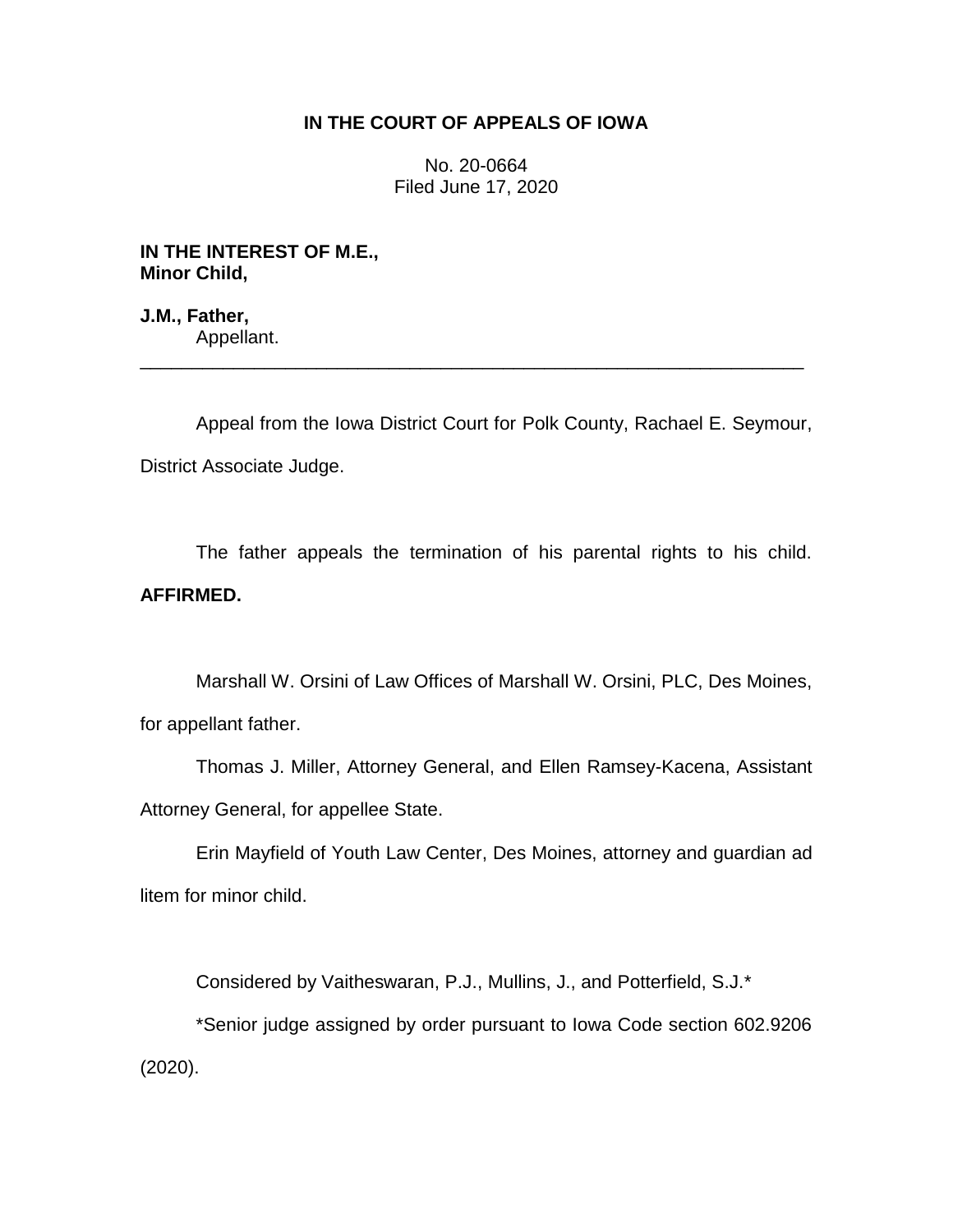## **POTTERFIELD, Senior Judge.**

 $\overline{a}$ 

The father appeals the termination of his parental rights to his child, M.E., born in 2016.<sup>1</sup> He challenges the statutory ground for termination pursuant to lowa Code section 232.116(1)(b) (2019). Additionally, as an incarcerated parent who was unable to participate by telephone on the first day of the termination hearing, the father challenges the process that was afforded him regarding the day he was unable to participate.

We review termination proceedings de novo. *In re M.D.*, 921 N.W.2d 229, 232 (Iowa 2018). "Constitutional claims, such as the deprivation of due process, are also reviewed de novo." *Id.* 

**Statutory Grounds.** The juvenile court terminated the father's parental rights pursuant to Iowa Code section 232.116(1)(b) and (h). On appeal, the father challenges the sufficiency of the evidence to support termination only under paragraph (b). The father does not challenge the ground to support termination under paragraph (h). Therefore, we affirm under that ground. *See In re A.B.*, 815 N.W.2d 764, 774 (Iowa 2012) ("When the juvenile court terminates parental rights on more than one statutory ground, we may affirm the juvenile court's order on any ground we find supported by the record.").

**Due Process.**<sup>2</sup> The father was incarcerated out of state in federal prison throughout the child-in-need-of-assistance (CINA) and termination proceedings—

 $1$  The mother's parental rights were also terminated. She filed a notice of appeal and a petition on appeal, but our supreme court ruled her petition on appeal was untimely filed and dismissed her case before transferring the father's appeal to us.  $2$  The father does not explicitly characterize his argument as one involving his due process rights. However, he cites to *M.D.*, in which our supreme court considered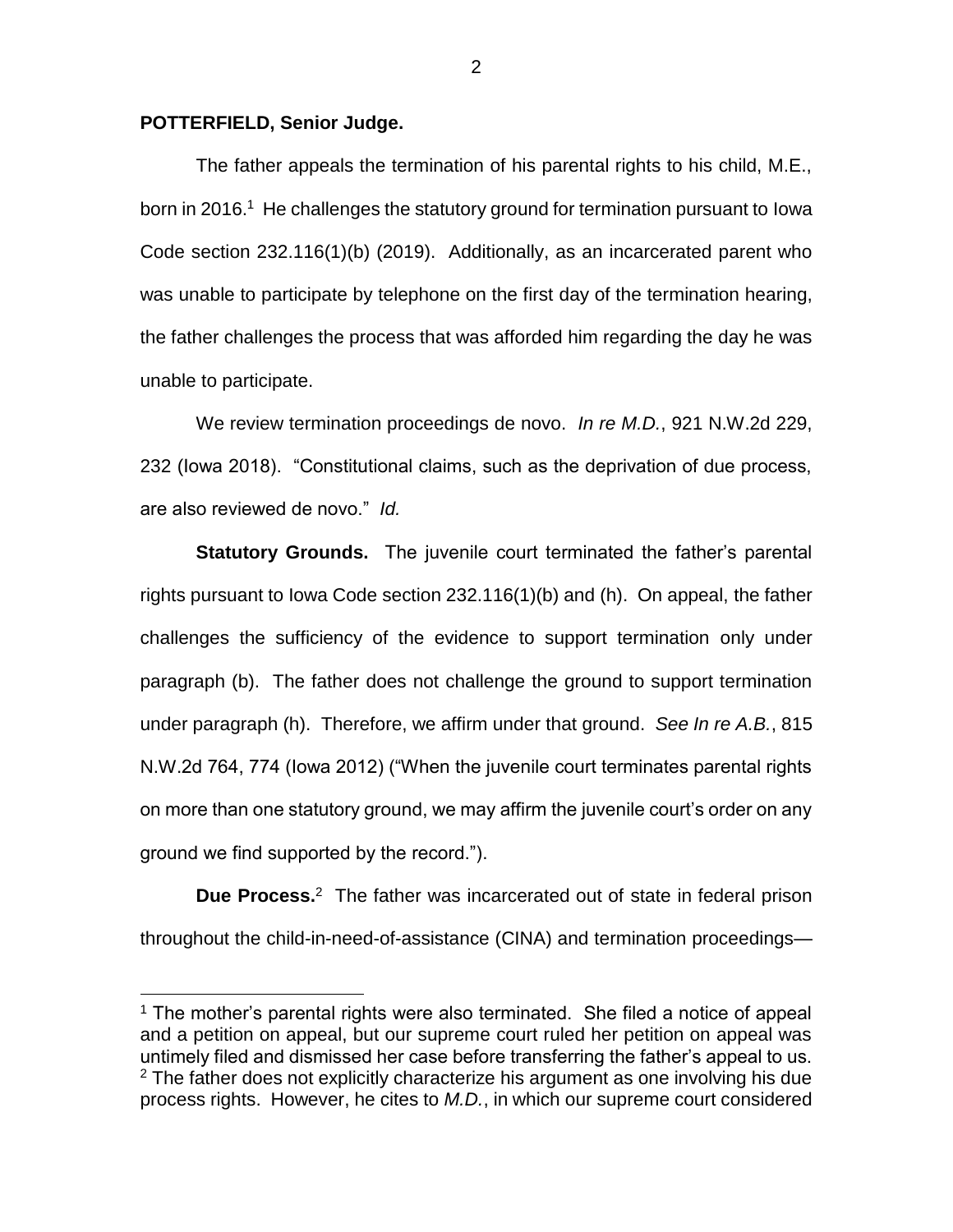at the time of M.E.'s removal from his mother's care in May 2018 through the final date of the termination hearing in January 2020.

The termination hearing took place over three dates, October 22 and November 13, 2019, and January 27, 2020. It was expected the father would participate by telephone on the first day of the termination hearing. However, when the court tried to reach the father on the telephone, the parties and the court were informed that the facility at which he was imprisoned was on lockdown and the father would not be allowed to participate. The father's attorney, who was present in the courtroom, moved for a continuance based on the father's unavailability. The court denied the motion, and the first day of the termination hearing proceeded without the father.<sup>3</sup>

On November 8, the father's attorney filed an application for transcripts of the first day of the hearing at the State's expense so the father could be informed what took place while he was unable to participate. The juvenile court granted the application the same day.

At the second day of the termination hearing, on November 13, the father participated by telephone. On this day of the hearing, the social worker for the family testified and the father was called to testify by the State. The father was unable to complete his testimony due to time restrictions, and a third day of the hearing was eventually scheduled.

 $\overline{a}$ 

whether a parent's due process rights were violated when they were only allowed to testify—but not otherwise participate—in a termination hearing. 921 N.W.2d at 234–36. As in *M.D.*, the briefing here is not perfect, but we understand the father's claim to be one involving his due process rights and treat it as such. *Id.* at 232 n.2. <sup>3</sup> The father does not challenge the court's ruling denying his motion to continue.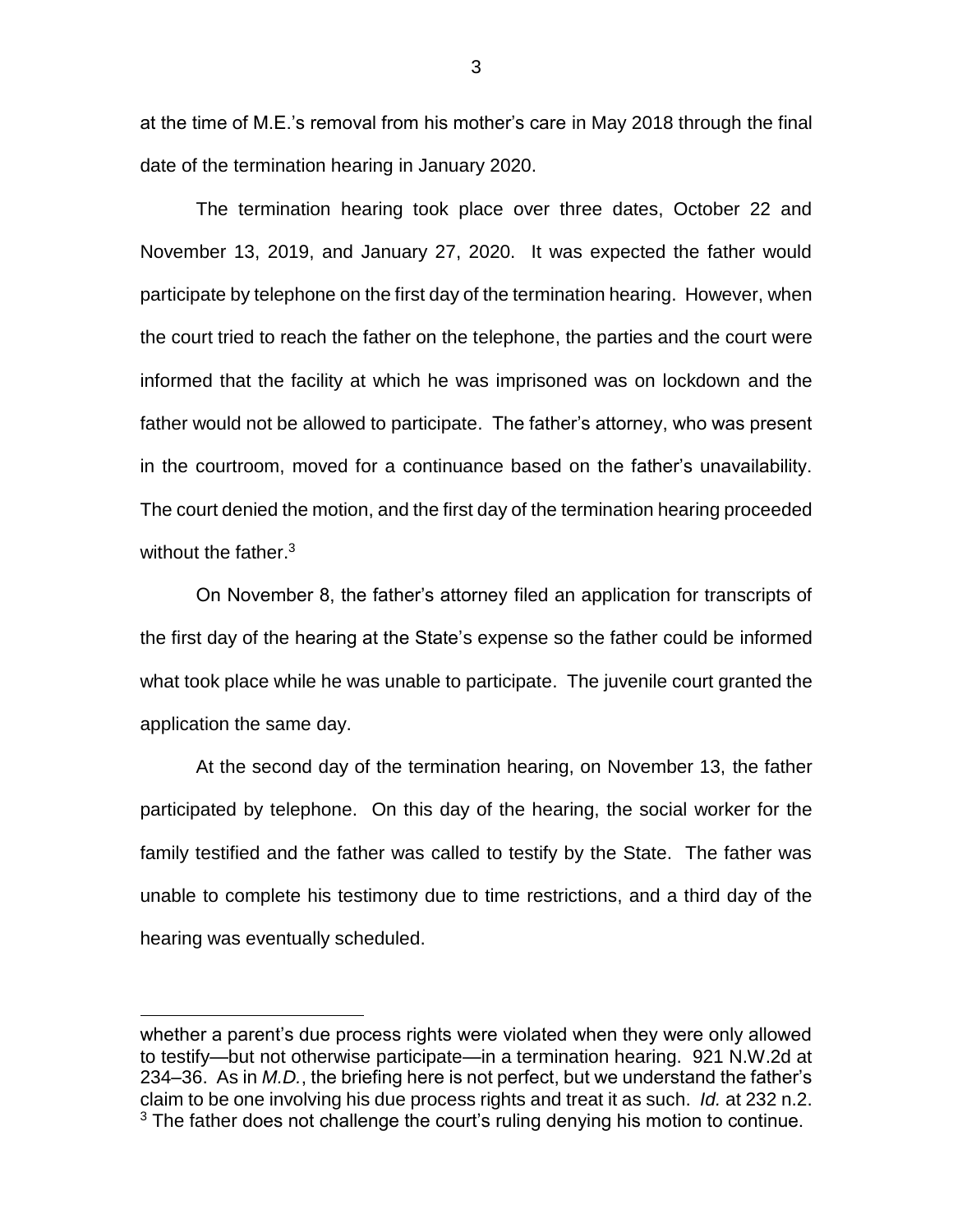The third and final day of the termination hearing took placed on January 27, 2020, and the father again participated by telephone, completing his testimony.

On appeal, the father challenges the process that was afforded him regarding the first day of the termination hearing, when he was unable to participate. Specifically, he contends

that the court should have ordered these [transcripts] to be available and prov[ided] to the father immediately following the hearing, in order to be in compliance with the applicable case law. Time is of the essence, and he did not receive [t]he transcripts before the next hearing, when his testimony beg[a]n.

Parents must be allowed to fully participate in a termination hearing. *M.D.*, 921 N.W.2d at 236 ("[J]uvenile courts in this state must give incarcerated parents the opportunity to participate from the prison facility in the entire termination hearing by telephone or other similar means of communication that enables the parent to hear the testimony and arguments at the hearing."). But we recognize that the juvenile court does not have total control over whether an incarcerated parent is allowed to do so. *See id.* ("We, of course, recognize that circumstances may arise that will challenge the juvenile court's ability to enable a parent to participate in the entire hearing, such as restrictions imposed by prison officials limiting the ability of the incarcerated parent to be available for the entire hearing."). When an incarcerated parent is prevented from participating in a hearing, "the juvenile court shall provide an alternative process that allows the parent to review a transcript of the evidence offered at the hearing." *Id.* "In this instance, the court must direct an expedited transcript of those portions of the hearing that were closed to the parent be prepared and given to the parent to review prior to testifying by telephone, along with all exhibits admitted into evidence." *Id.*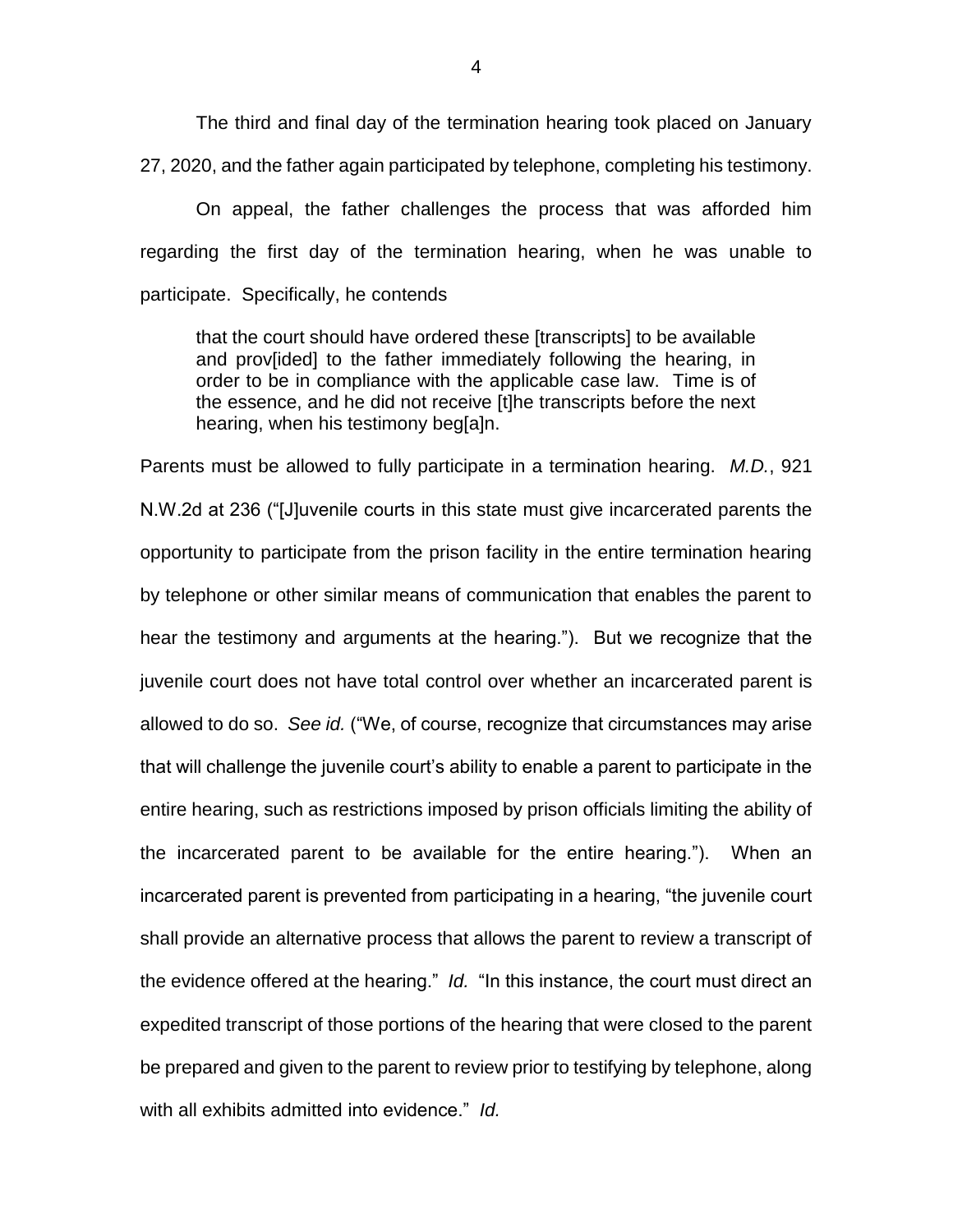Here, it was the request of the father's attorney rather than the court that initiated the ordering of a transcript of the first day of the hearing, and an expedited transcript was not ordered. The father's statement in his petition on appeal that "he did not receive [t]he transcripts before the next hearing, when his testimony beg[a]n" seems to allege that he received the transcript sometime between the second and third day of the termination hearing. But the record before us is silent as to when the transcript was completed and provided to the father. *See* Iowa R. App. P. 6.801 ("Only the original documents and exhibits filed in the district court cases from which the appeal is taken, the transcript of the proceedings, if any, and a certified copy of the related docket and court calendar entries prepared by the clerk of the district court constitute the record on appeal.").

We acknowledge that the requirements listed in *M.D.* were not followed to the letter. But when the father asked for it, a transcript of the first day of the hearing was ordered for him. Two more days of hearings took place, and he took part in both. The father did not object or move to continue either the second or third day of the hearing on the ground that he had not yet received or reviewed the transcript. And, as we stated, our record is silent as to when the father received the transcript.

We cannot find a due process violation of the father's rights here. Our record is silent as to facts underlying the complaint the father now makes. *See In re F.W.S.*, 698 N.W.2d 134, 135 (Iowa 2005) ("It is the appellant's duty to provide a record on appeal affirmatively disclosing the alleged error relied upon.). And the father never raised this issue with the district court. *See A.B.*, 815 N.W.2d at 773 ("[T]he general rule that appellate arguments must first be raised in the trial court

5